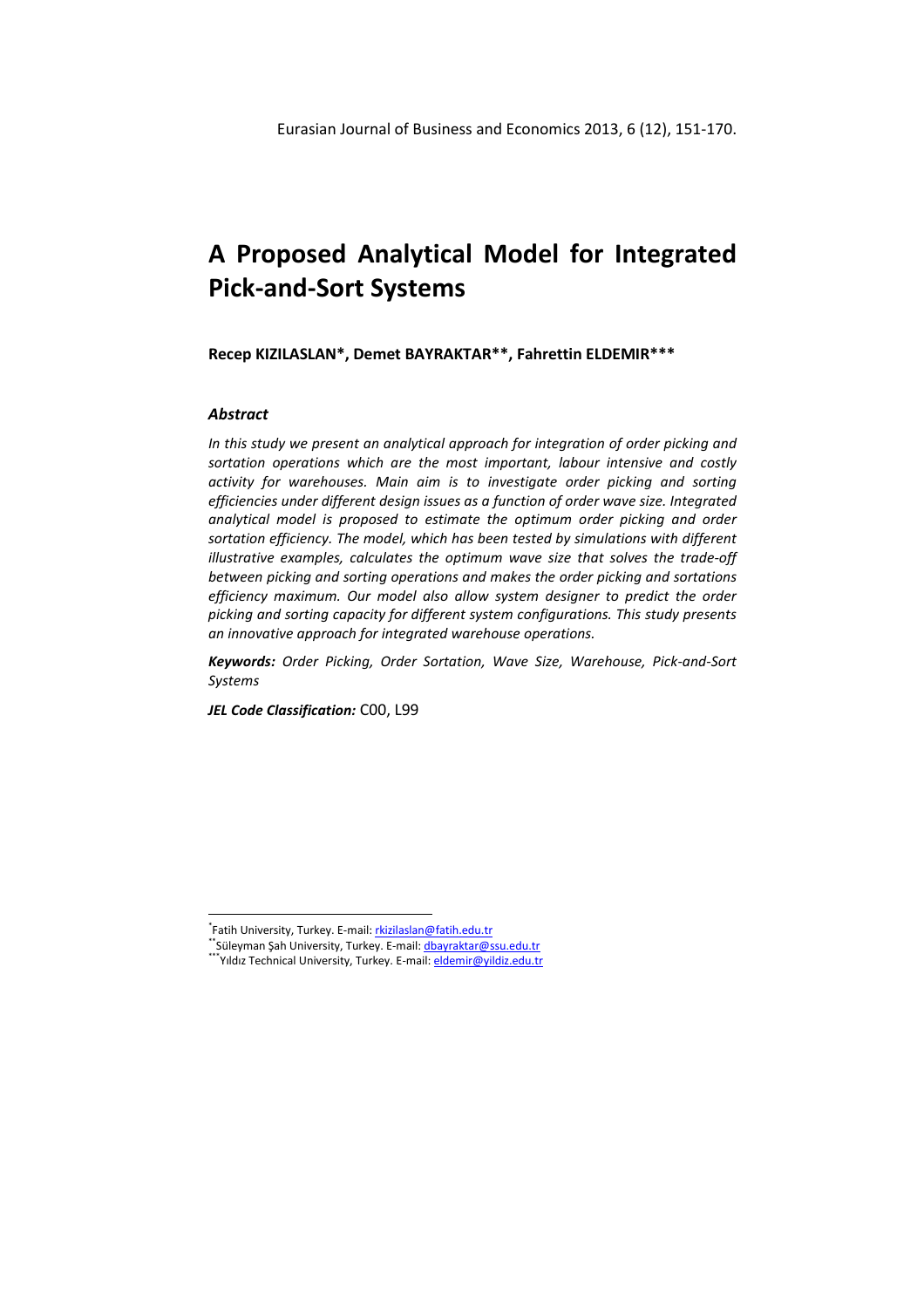## **1. Introduction**

In supply chain performance of companies' warehouses play an important role. Increasing trend in product variety and expectation of customers for low delivery time of orders force the distribution centers for making investments. As is known, warehouses do not directly make money for companies, so distribution centers operate under constant pressure from management to reduce costs and increase efficiency. This dilemma needs to be solved for increasing customer satisfaction and decreasing the cost values of the process.

Increasing trend in product variety and rising tendency in delivering orders in a short time have put pressure on company managers to streamline efficient logistics operations. Efficiently and effectively workings of logistics network is directly related to operations in the warehouses. Basic warehouse operations are respectively like: Receiving of goods, storing of goods to shelf, picking of goods from shelf when ordered, sortation of randomly picked goods to related orders, packaging of the sorted goods and transporting. Integration between the operations are very high, they can directly affect each other's performance. So, by taking into consideration of whole system redevelopment plan must be done. Otherwise making separate improvements on operations may be beneficial locally but there cannot be a global improvement on whole system performance. For example, increasing the performance of order picking operation by a huge rate cannot directly increase the whole system performance by the same rate. If performance of the order sortation and packaging operation could not be increased by the same ratio, only a bottleneck will be seen between these operations. There will be no benefit of this local improvement for whole system.

Most of the workings done in warehouse operations focused and scope out only local problems. These types of research results are not sufficiently communicated to industry to make a significant impact on practice of warehouse operations. Some of the previous academic workings specified this problem which is noted the lack of integration between warehouse operations problems. Rouwenhorst, et al. (2000), Gu, et al. (2007), Baker and Marco (2009) and Gu, et al. (2010) are only some examples that cited note about this problem.

The purpose of this research is to provide assistance for a critical decision of optimal wave size in order picking and order sortation operations. Integration of these two operations is very important because order picking and sortation operations are the two warehouse functions that are very effective on the overall warehouse operational performance. And also cost related to the order picking operations account for more than % 50 of the total cost of a warehouse De Koster, et al. (2007).

In most of the warehouse operation systems order picking and sortation operations are separated from each other. Order picking systems are used to retrieve the products of the orders from the storage area. Randomly picked items are sent to sortation area for being sorted to related orders. In Pick & Sort systems "wave

Page | 152 **EJBE 2013, 6 (12)**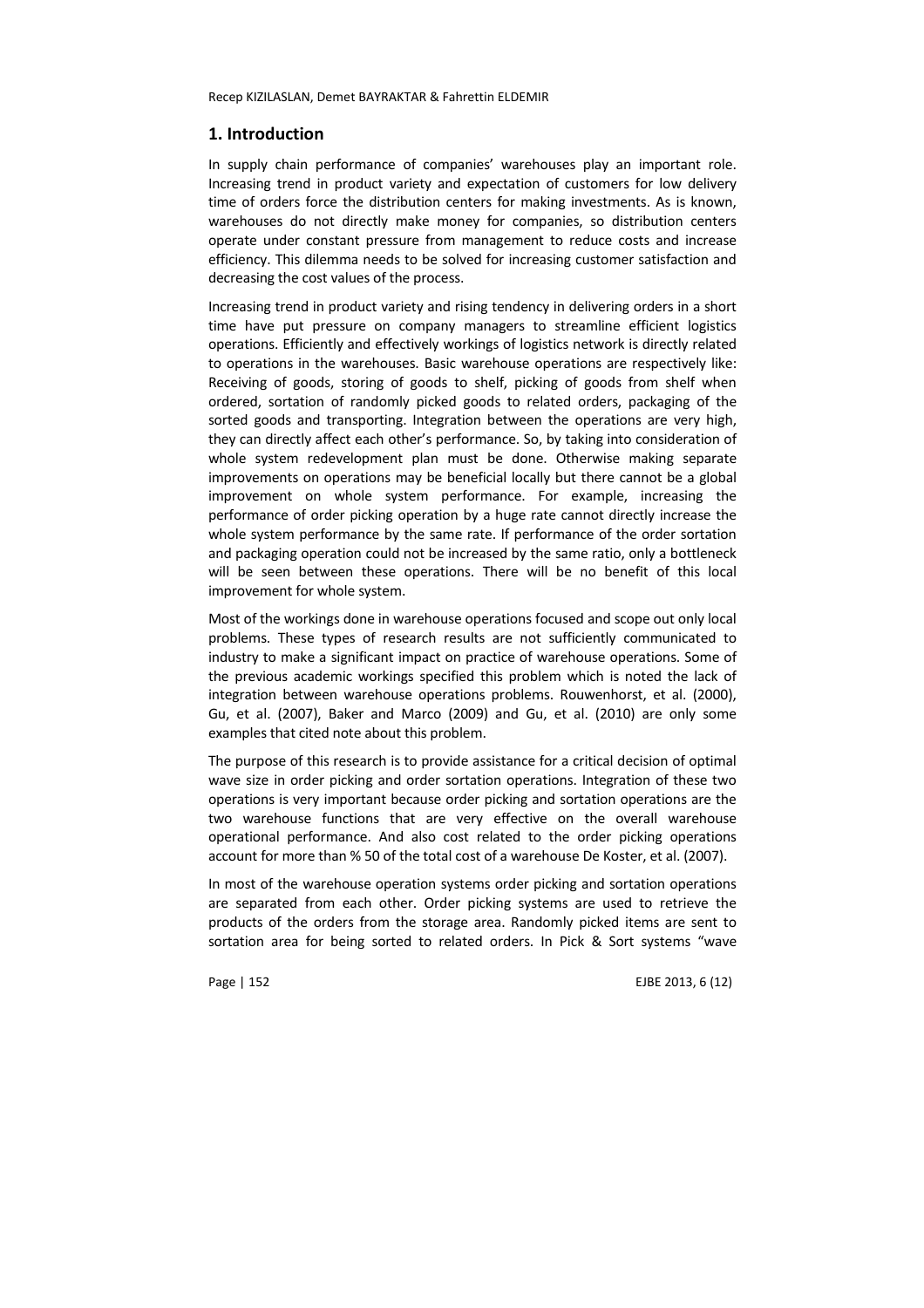picking" method is being used. In wave picking method a group of orders is picked simultaneously with each picker being responsible for picking a single group of items for all the orders in a wave. After order picking operation finished, all of the products in order wave are put on the takeaway conveyor. Takeaway conveyor links the warehouse storing area (or order picking operation) to the order accumulation / sortation system. After all of the randomly selected products sorted and decomposed to the related orders, they are packed and sent to the shipping system by shipping conveyor. Efficient warehouse system requires a well designed and successfully integrated link of these operations.

While there are many implementation of integrated order picking and sortation in industry, academic research on integrated systems are relatively scarce. Most of the academic researchers are related with just order picking or order sortation operations.

For the sorting systems we consider, very few research has been conducted on their design and operation. Past research on sortation systems has concentrated on general accumulation and sortation system used to sort products of the orders into the appropriate sortation lane. Since, in most of the accumulation sorting system the number of orders is greater than the number of sortation lane.

First studies mentioned in here are about the operation strategies of order sortation systems. There are mainly three different operation strategy models proposed in sortation systems. First one is developed by Bozer et al (1985). They used simulation to show the advantages of loop conveyor sorting system to protect lane blocking. In this study number of sortation lanes is equal to number of the orders on the loop conveyor. But what if the number of orders is exceeds the number of sortation lane. Multiple orders can be assigned to one sortation lane. Bozer, et al. (1988) proposed an analytical model sortation strategy named as Fix Priority Rule (FPR) for lane assignment by simulating different wave size of orders. In fixed priority rules, the orders are prioritized (smallest order first and largest order first) and are assigned to the sortation lanes based on that primacy. Second one developed by Johnson, (1998) extend the study by Bozer, et al. (1988) and developed a dynamic sortation strategy named as Next Available Rule (NAR) and compare the sortation time performance of FPR and NAR. In dynamic assignment model item locations of orders in a wave are considered. Johnson (1998) suggested that assigning order when it is located on the conveyor is better than any fixed rule. Under NAR, each time an order is completely sorted, the next item to pass the bar code scanner of the associated accumulation lane defines the next order to be sorted. Third one on dynamic assignment family is developed by Eldemir and Charles (2006) named as Earliest Completion Rule (ECR). Under this rule, the next order is determined by selecting the order that has the closest last box to the accumulation lane. In other words, the order that requires minimum time to sort is selected as the next order to be sorted Eldemir and Charles (2006).

Second studies mentioned in here for sortation operations are related with design of sortation systems. In designing an order sortation system, like other subsystems, the key concept decisions include configuration parameters and operational strategies. The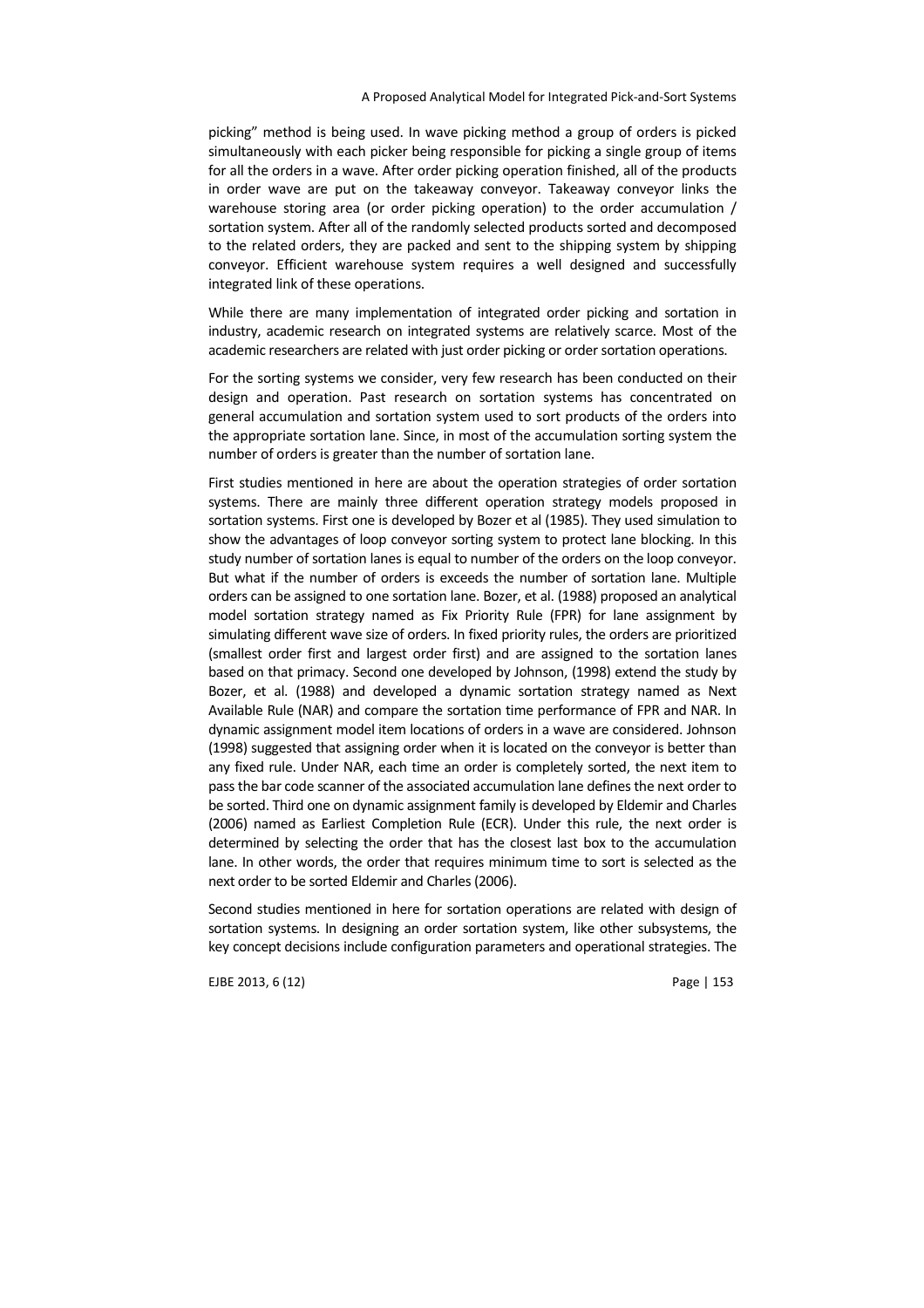configuration parameters listed by Eldemir and Charles (2006) like "the number and length of induction lanes", "induction type" (side by side induction or split induction), "type of main sortation line" (circulating or non-circulating), "length of main sortation line", "the number of accumulation lanes", "length of accumulation lanes". There are three different sortation systems in literature that classified based on the number of induction and sortation lanes. One induction-one sortation (1-1), one induction-many sortation (1-M) or many induction many sortation (M-M). Karakaya (2011) compared the performance of FPR, NAR and ECR sortation models for different sortation systems by using simulation methods. Johnson and Russell (2002) proposed a different design for accumulation and induction lanes. In this model there are more than one induction and accumulation lanes. They assumed no recirculation of orders. Optimum sorting capacity of different systems could be calculated if the same product will be sent to many customers. Fedtke, et al. (2012) systematically investigates the different design alternatives for closed loop conveyor systems. Different design alternatives of closed loop tilt tray sortation conveyor systems have been investigated. Proposed model calculates the optimum number of induction and sortation lane which are important in sortation throughput. Table 1 shows the brief information about different research examples for sortation operations.

| <b>Article</b>           | <b>Method</b>  | One              | Many             | One              | Many             |
|--------------------------|----------------|------------------|------------------|------------------|------------------|
|                          |                | <b>Induction</b> | <b>Induction</b> | <b>Sortation</b> | <b>Sortation</b> |
| (Bozer & Sharp, 1985)    | Simulation     | ?                |                  | 卪                |                  |
| (Bozer, et al., 1988)    | Simulation     | ?                |                  |                  | ?                |
| (Johnson&Lofgren, 1994)  | Simulation     | ?                |                  |                  | 3                |
| (Johnson, 1998)          | Analytical M.  | ?                |                  |                  | ?                |
| (Meller, 1997)           | Analytical M.  | 3                |                  |                  | 3                |
| (Schmidt&Jackman,2000)   | Analytical M.  | ?                |                  | 3                |                  |
| (Johnson & Russel, 2002) | Analytical M.  |                  | 3                |                  | ?                |
| (Russell & Meller, 2003) | Descriptive M. |                  | ?                |                  | ?                |
| (Bozer & Hsieh, 2004)    | Analytical M.  |                  | 3                |                  | 3                |
| (Eldemir, 2003)          | Analytical M.  | ₽                |                  | ₽                |                  |
| (Gino, et al., 2010)     | Analytical M.  | ?                |                  |                  | 卪                |
| (Karakaya, 2011)         | Simulation     | ?                | 3                | ?                | ?                |

**Table 1: Sortation operation research papers** 

For the integrated order picking and sortation systems Russel and Meller (2003) developed a descriptive model that compare the manuel and automated sortation systems and shows the trade-off between picking and sorting efficieny. Parikh and Meller (2008) proposed more general framework for pick and sort systems that compares the efficieny of batch picking and zone picking strategy. A general cost model for pick and sort models is proposed as a function of number of orders in a wave and number of items in an order. The model also estimates the picking rate by taking into account travel time, picking cart capacity and travel time.

Marchet, et al. (2010) developed an analytical model to estimate the order picking efficiency as a function of wavelength. In this study, workload of the wave and

Page | 154 EJBE 2013, 6 (12)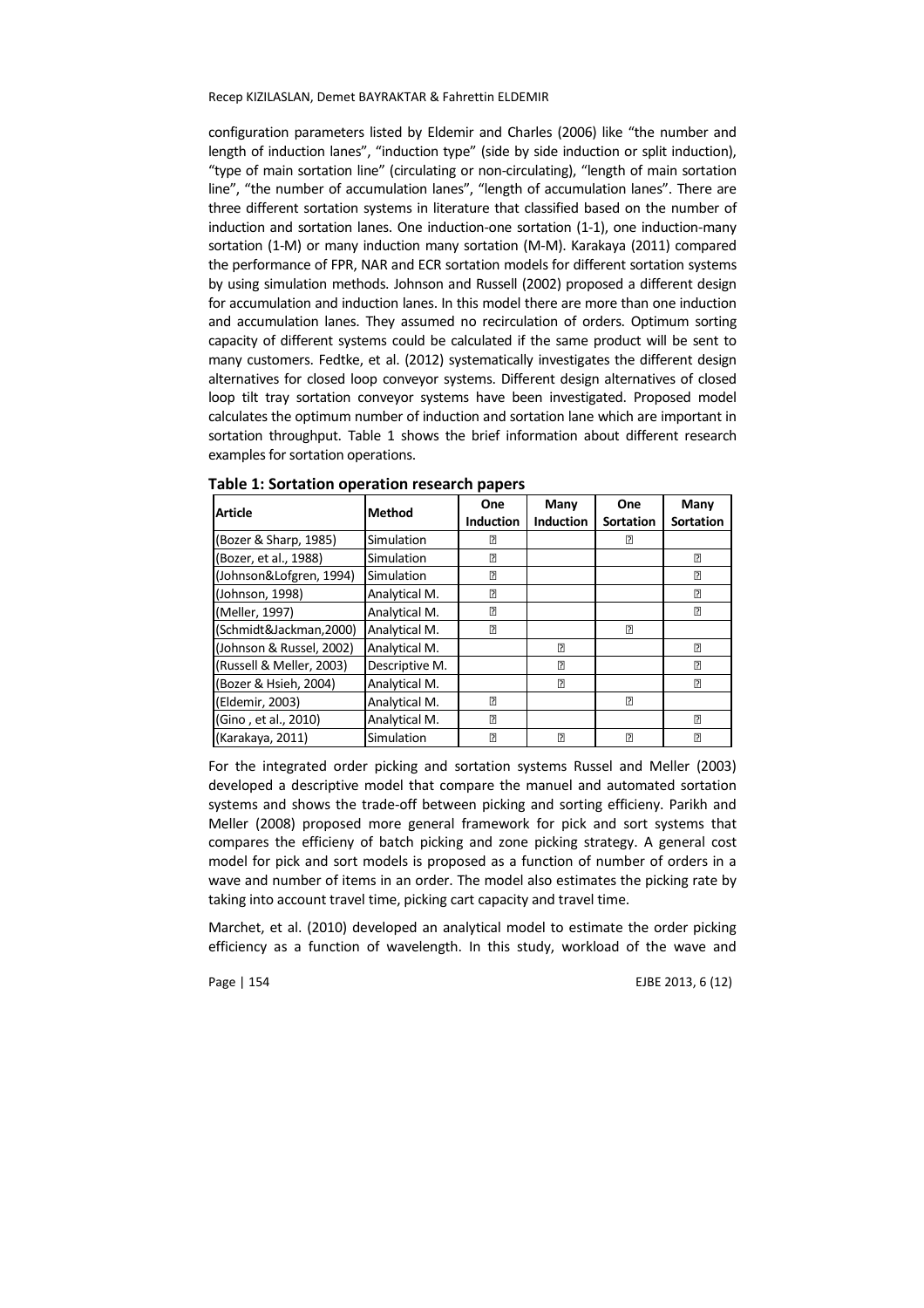overlapping effect is defined as a performance criterion. After developing analytical model in initial assessment related with order picking operations, the tradeoff between picking efficiency and sorting cost resolved by using simulation with some defined parameter values.

Koster, et al. (2010) worked on the pick and sort systems for developing the optimal number of zones needed. Increasing number of zones in a distribution center directly decrease the order picking time but increase the sortation and packing time of orders. Because sortation or packing operations can only starts when all items of order picked completely. Developed mathematical model give a chance to determine optimal number of zones by integrating the picking and sortation systems. In this working objective is to minimize the number of completed but unpacked orders by obeying the some rules related with capacity of order picking and packing operations.

In this paper we concentrate our efforts on the link between order picking and sortation operations by considering both design and operation parameter factors of warehouse. We proposed an analytical solution method to determine optimum design and operation factor values. Developed model analyze the impact of both different sorting strategies and order picking methods on the time to pick and sort a wave of orders. The reason for selecting analytical solution method is that, the problems discussed in this paper are at the operational level, which means that decisions need to be made quite frequently and the influence of these decisions is typically of a short duration and localized.

Such decisions typically need to be made quickly without extensive computational resources. This tends to encourage the use of analytical model procedures that can find a good solution reliably in a reasonable amount of time. In addition, from the management point of view, an ideal solution method should be simple, intuitive, and reliable in order to minimize the training costs in the warehouse Gu, et al. (2007).

The paper is organized as follows: in Section 2 we develop an analytical model for order picking operation. Using the model, we developed an expression for the expected order picking time at different order wave size. In Section 3 we presented an analytical model of a sortation operation. By using the analytical model of "Fixed Priority Rule" we developed an expression that shows the impact of order wave size on the expected sortation time. In Section 4, integration of the order picking and order sortation analytical model has been done. Proposed model calculates the optimum order wave size which makes the total order preparation time minimum. In section 5 we revisit our proposed models for integrated order picking and sortation operations through an illustrative example. Finally, in section 6 we summarize our results and mentioned about future works.

## **2. Order Picking Operation**

The **order picking** or order preparation operation is one of basic operations of a warehouse.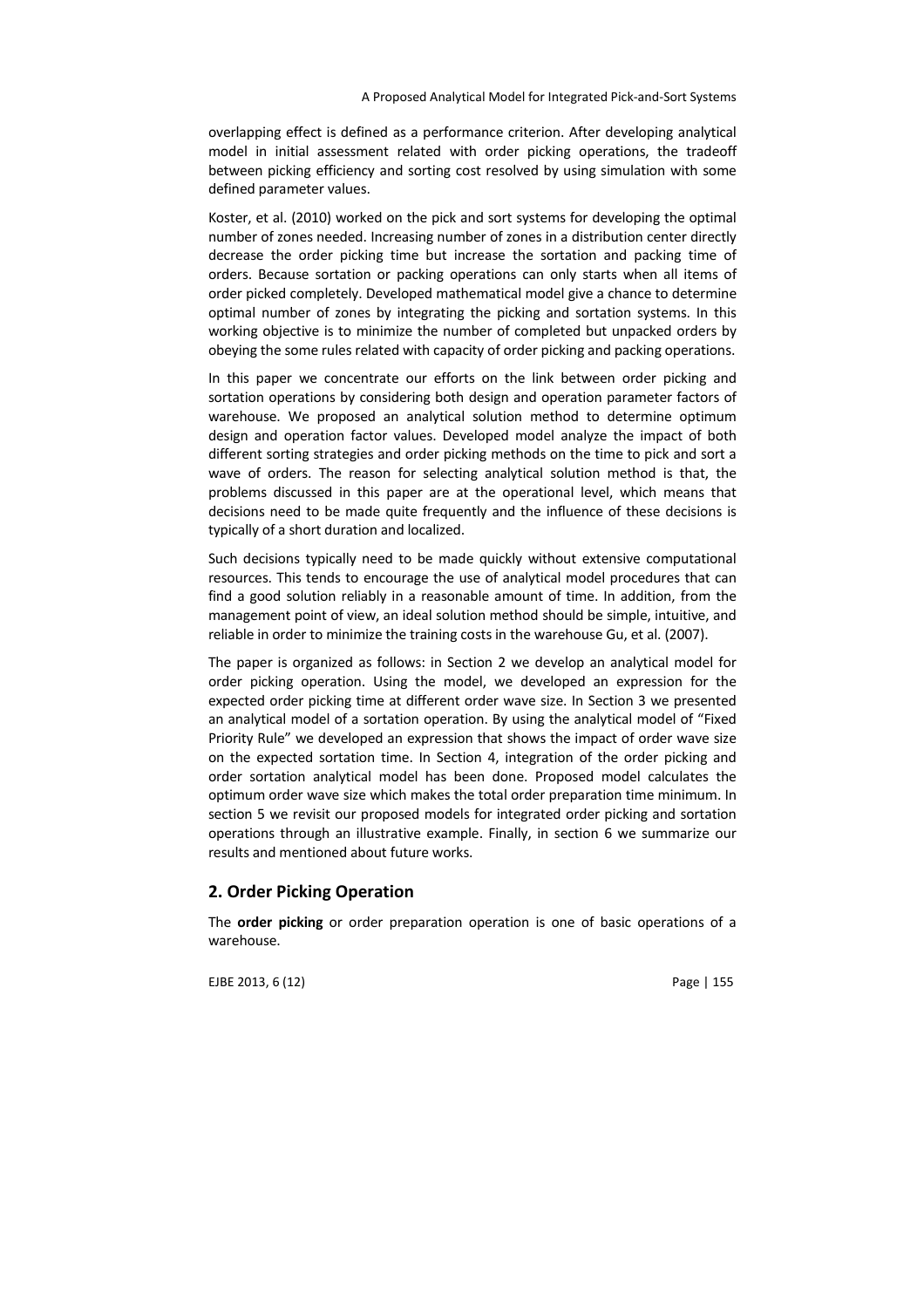It consists in retrieving items from the shelves and brings to front of a warehouse to satisfy customers orders. This operation is the most important and critical for warehouse performance.

In distribution centers, long lists of order are put together. Each customer order can involve different items and different number of items. In basic order picking procedure, each picker is assigned to only one order list and it is known that the products in this list are stored in different locations of the warehouse. Therefore, picker will look up every part of the warehouse in order to complete the list and will scan whether the items in the list exist or not. In this procedure, there are unnecessary transportation costs and utilization of ineffective workers.

In literature, there are several different order picking methods named as discrete order picking, zone picking, batch picking or wave picking. The reader is referred to De Koster, et al. (2007) for details of different order picking methods.

We used a different order picking method that is a combination of zone, batch and wave picking. In this method, each picker is assigned a zone and picks all items of orders stored in the assigned zone. The picker picks more than one item at a time.

The schematic layout of the system that we used is shown in Figure 1. Basically, we consider two functional areas; one is for storing area that includes products in the shelves and order picking operation done in here, one other for sortation operation. Items are randomly stored in bin-shelving storage racks.



**Figure 1: Top view of storing, order picking and sortation operation area** 

Page | 156 **EJBE 2013, 6 (12)**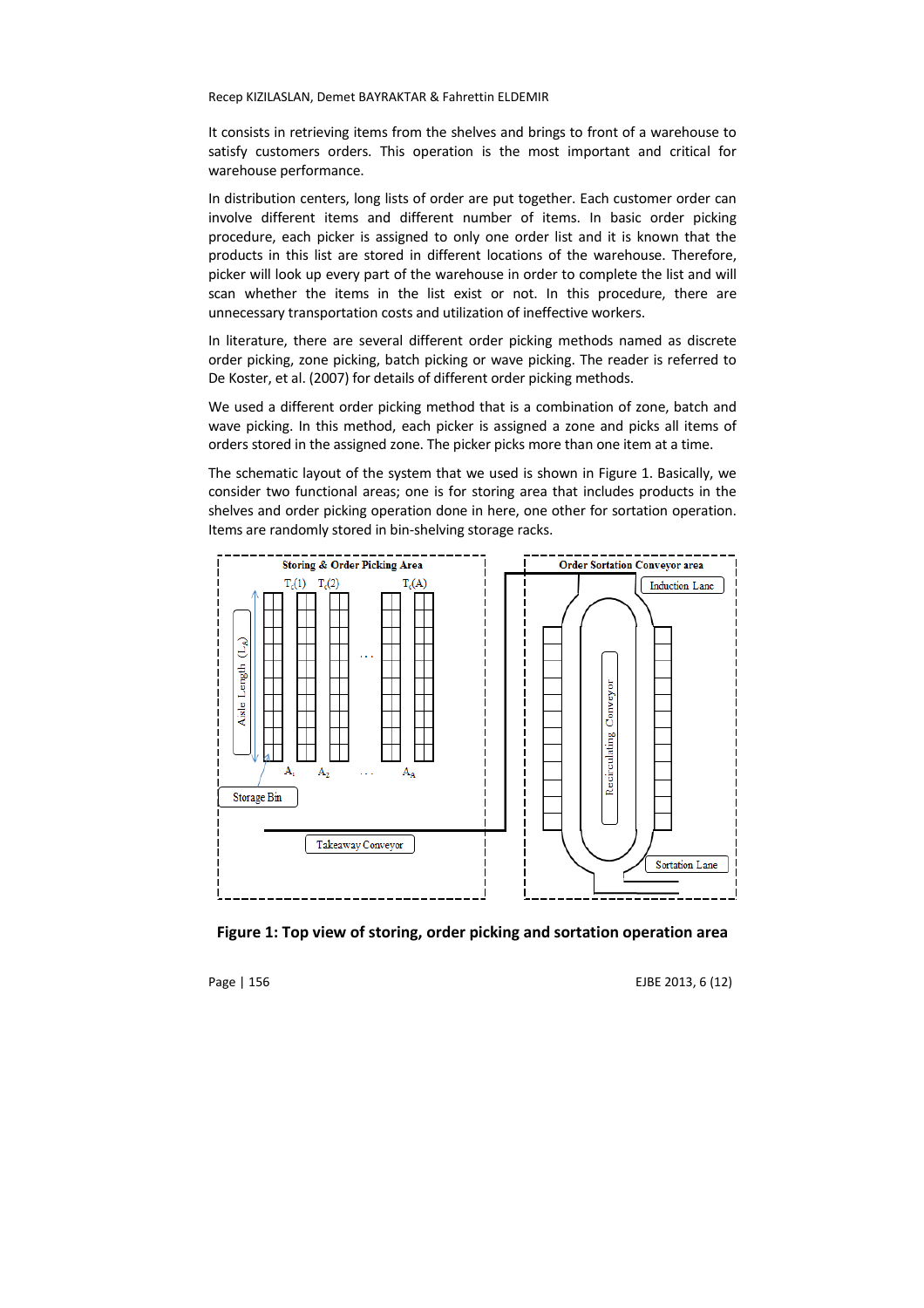There are A aisles and in each aisle there is an order picker. Each order picker pick the products of wave orders simultaneously in different aisles. After all order picker pick all products of wave in their zone (aisle), they put them on the takeaway conveyor and transport to order sortation area.

Assumptions of analytical model of the order picking operation that described above are as below:

- There is an order picker in each aisle.
- Each of the order picker's walking speed (vp) is same.
- Picking time (Tp) of a product from each bin is same for each order picker.
- The items in the storage area are stored randomly. It is assumed that items in a wave are distributed uniformly throughout the each aisle.

Notations that we used in development of analytical model as shown in Table 2.

| w                  | Number of items within a wave, (unit)                                                    |
|--------------------|------------------------------------------------------------------------------------------|
| A                  | Number of the aisle in warehouse, (unit)                                                 |
| $T_p$              | Picking time of an item from storage bin, (s) (Walking time for picking is not included) |
| $T_c(i)$           | Total picking time of all items in aisle i. (s)                                          |
| n                  | Number of items that should be picked in an aisle, (unit)                                |
| ,                  | Item index within an order,                                                              |
|                    | Order index within an order,                                                             |
| $\boldsymbol{a}$   | Aisle index,                                                                             |
| <b>TPW</b>         | Total picking time of all items in a wave, (s)                                           |
| $L_A$              | Length of an aisle, $(m)$ a=1,2,3,,A                                                     |
| Rows               | Number of racks on top of eachother, (unit)                                              |
| I <sub>u</sub>     | Width of a storage bin, $(m)$                                                            |
| S                  | Number of total storage bin in warehouse, (unit)                                         |
| $\boldsymbol{v}_p$ | Speed of order picker, (m/s)                                                             |

#### **Table 2: Notations used in order picking models**

### **2.1 Methodology of Order Picking Operation**

In development of analytical models, order statistics methods are used. The classical order statistics method is defined as follow: given a sample of n random varieties X1, X2, X3, …, Xn

are the sample values placed in ascending order. They are denoted by X(1), X(2), X(3), ...,  $X(n)$ . The order statistics are random variables that satisfy  $X(1) < X(2) < X(3)$ , < ... < X(n) Anon. (2013).

For example, assume that five numbers are there in a given sample. If the sample values are like 5, 11, 2, 8, 30 and they will be showed as

X1=5, X2=11, X3=2, X4=8 and X5=30.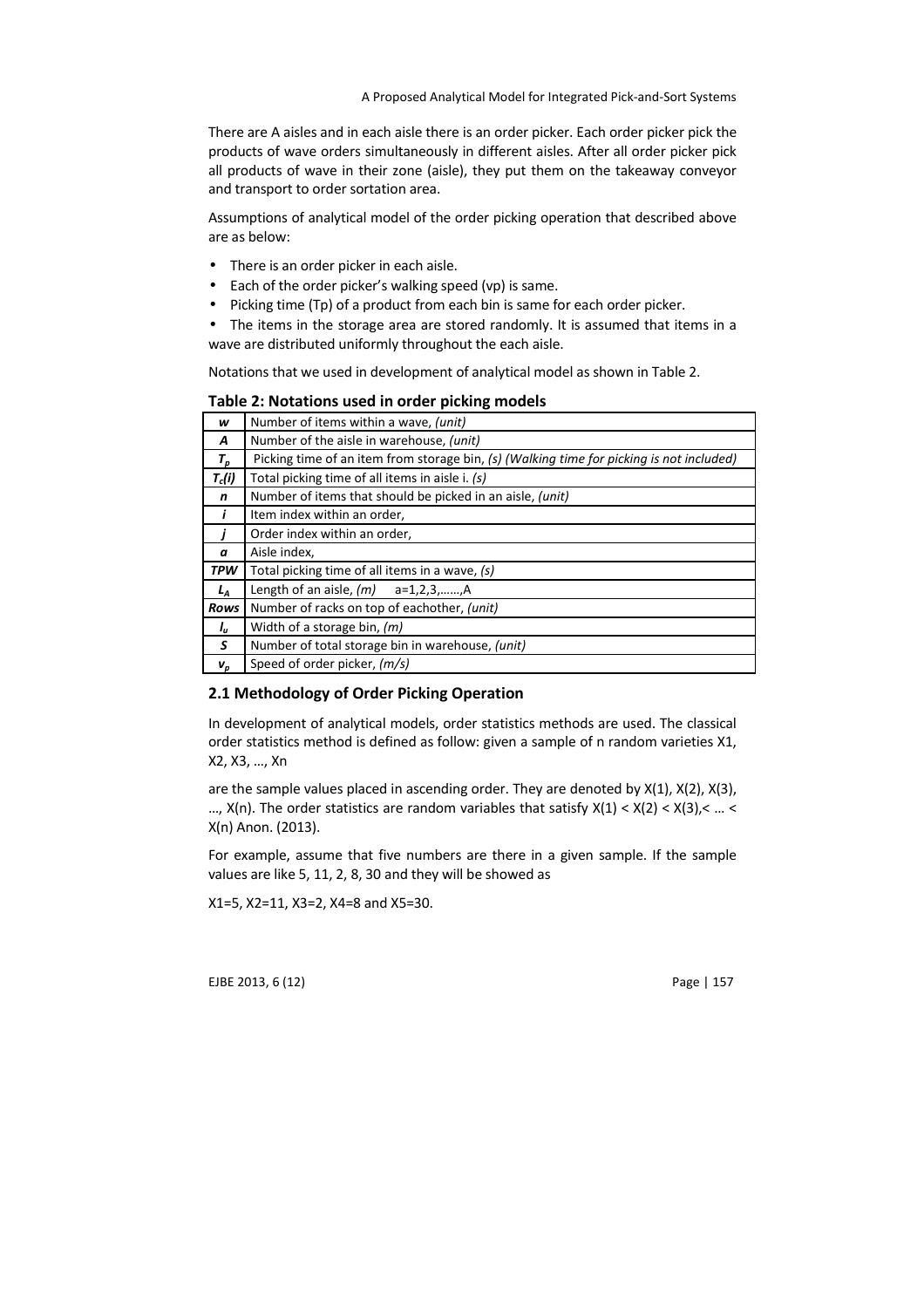If we sequence the given numbers from smallest to the biggest number, they will be showed like;

X[1]=2, X[2]=5, X[3]=8, X[4]=11 and X[5]=30

Subscript [k] in x[k] indicates the k th order statistics of the sample. The minimum value in the sample named as first order statistics or smallest order statistics is X[1]=min(X1, X2, X3, …, Xn) and maximum value in the sample named as last order statistics or largest order statistics is X[n]=max(X1, X2, X3, …, Xn).

We have adapted order statistics methods to order picking operation applications.

Assume that there are n item in each aisle and picking time of all items of an order wave in aisle i is Tc(i). Order picking operation finishes after all of the items of an order wave in all aisles are picked.

Items are normally distributed in each aisle. If the location of the last item in an aisle i is determined, picking time of all items in related aisle can be calculated easily. For example items of an order wave are located in 1., 3., 5., 7. and 10. aisles. Locations of the last items in each aisle are 2., 5., 12., 4. and 20. storage bins respectively. For this example, if all of the items in 10. aisle are picked, order picking of related order wave finish.

#### **2.1.1 Analytical Model of Order Picking Operation**

Consider an order picking area shown in Figure 1 where items of an order wave are uniformally distributed in each aisle. There are n items in each of the related aisle. In each aisle there is an order picker with vp walking speed. Walking speeed is same for all order picker. Required time to go to the end of aisle (Tr) of an order picker is:

$$
T_r = \frac{L_A}{v_p} \tag{1}
$$

Walking speed of all order picker is same, we can assume it as vp=1 unit so Tr is directly proportional to LA. It can be showed as:

$$
Tr=LA
$$
 (2)

If required time for order picker to go to the last item in an aisle i is denoted by **Tc(i), it will be:** ( ) *<sup>c</sup> normal <sup>T</sup> <sup>r</sup> <sup>T</sup> <sup>i</sup>* )( <sup>≈</sup> ,0

$$
T_c(i) \approx normal \quad (0, T_r) \tag{3}
$$

with expected time and variance value respectively as:

$$
E(T_c(i)) = \frac{T_r}{2}
$$
 and  $V(T_c(i)) = \frac{T_r^2}{12}$  (4) and (5)

Total picking time (TPW) of an order wave will be:

TPW= maximum[Tc(i)]

The general formula of probability distribution function of an order statistics is:

Page | 158 **EJBE 2013, 6 (12)**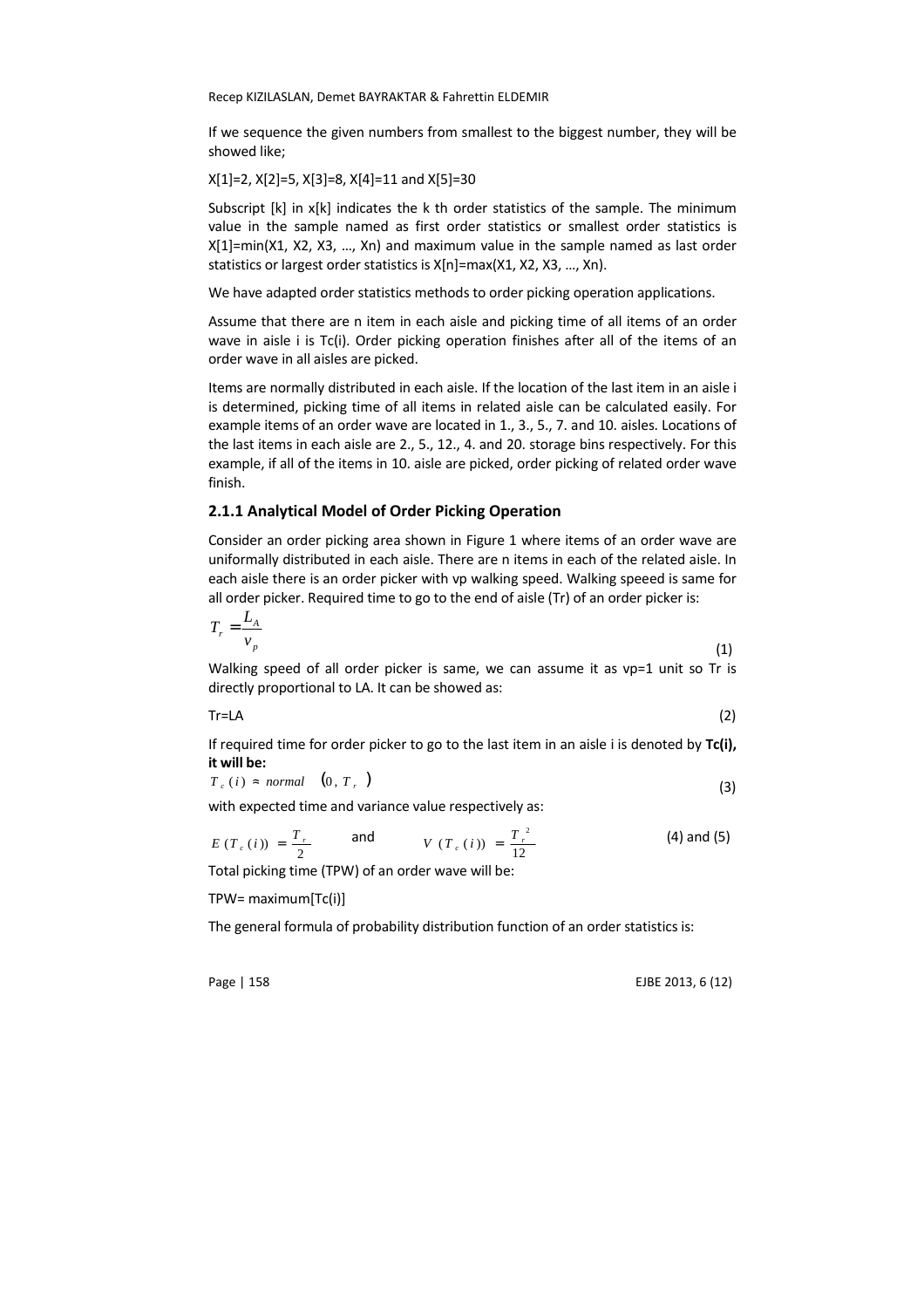A Proposed Analytical Model for Integrated Pick-and-Sort Systems

$$
f_{x_{(k)}}(x) = \frac{n! (F_x(x))^{(k-1)}}{(k-1)!} \frac{(1-F_x(x))^{(n-k)}}{(n-k)!} f_x(x)
$$
 (6)

where  $Fx(x)$  is cumulative and  $fx(x)$  is probability distribution function of related distribution.

In this model we assumed that items are uniformly distributed so probability and cumulative distributions for our model respectively will be:

$$
f_x(x) = \frac{1}{T_r}
$$
 and 
$$
F_x(x) = \frac{x}{T_r}
$$
 (7) and (8)

 Under order picking model, the probability distribution function for the location of the last item [n] in an aisle of the last order statistics for the uniform distribution will be:

$$
f_{x_{(n)}}(x) = n \frac{x^{(n-1)}}{T_r} \tag{9}
$$

with expected time value,

$$
E[x_{(n)}] = \frac{nT_r}{n+1}
$$
 (10)

And the cumulative distribution function for the location of the last item [n] in an aisle of the last order statistics for the uniform distribution will be:

$$
F_{x_{(n)}}(x) = \left(\frac{x}{T_r}\right)^n \tag{11}
$$

Formula (9) and (11) shows the probability and cumulative distribution functions for the location of last item in any aisle. It is important to calculate the last item location among the whole aisle. For this,  $fx(n)(n)$  and  $Fx(n)(n)$  functions will be named as fTc(i)(n) and FTc(i)(n). By using these fTc(i)(n) and FTc(i)(n) distribution functions, the probability distribution function for the location of the last item [n] among all aisle of the last order statistics for the uniform distribution will be:

$$
f_{\text{TPW}} \quad (\text{x}) = \frac{An}{T_r} x^{(nA - 1)}
$$
\n(12)

with expected time value,

$$
E(TPW) = \frac{An}{An+1}T_r
$$
\n(13)

There are n items in each aisle so number of the items in an order wave (w) will be:  $w = An$  (14)

so,

$$
E(TPW) = \frac{w}{w+1}T_r
$$
\n(15)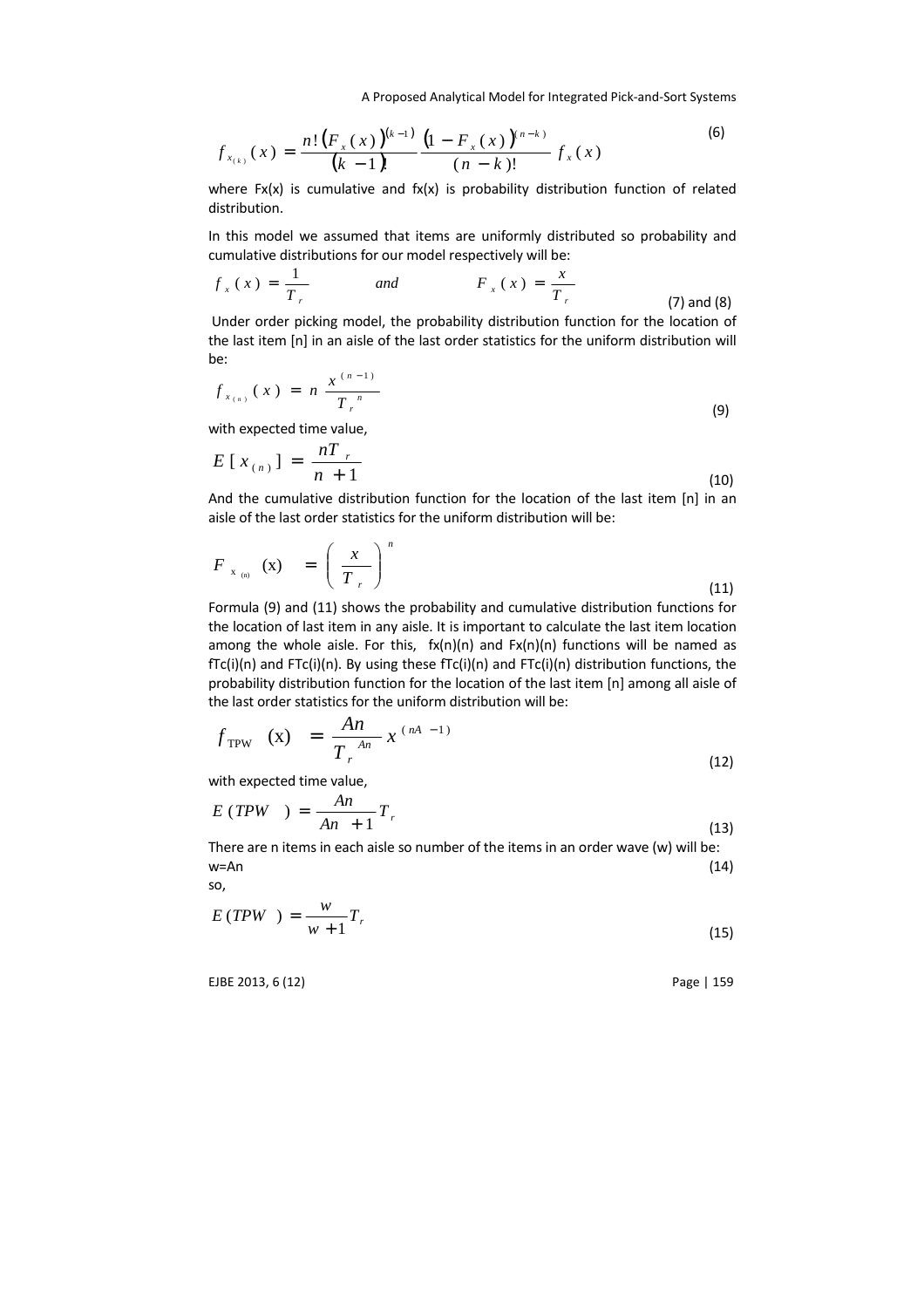Length of an aisle (LA) can be formulated as:

$$
L_A = \frac{Sl_u}{2.A.Rows}
$$
 (16)

By putting formula (16) into the formula (1) required time to go to the end of aisle (Tr) of an order picker will be:

$$
T_r = \frac{S l_u}{2.A.Rows \cdot v_p} \tag{17}
$$

Required time to pick all items of an order wave consists walking time to the last items location (calculated in E(TPW)) and picking time of all items from the storage bins.

So general formula for picking all items in an order wave will be:

$$
T_{\text{OrderPicki}} \quad_{\text{ng}} = \frac{wT_{r}}{w+1} + \frac{w}{A}T_{p} = \frac{w}{(w+1)} \frac{Sl_{u}}{2.A.Rows_{v}} + \frac{w}{A}T_{p}
$$
\n(18)

Where S, lu, A, Rows, Tp and vp parameters values are known. So order picking time of an order wave is dependent on only the number of the items in a wave (w) parameter.

## **3. Order Sortation Models**

In an automated order sortation system, sorters accommodate mixed orders or batches to its own shipment destinations at a time interval. The sorting process involves identifying the item's destination, tracking the item along its conveyor path and then physically transmitting the carton or packages to the appropriate destination.

Picked products of order wave are transferred to induction area by takeaway conveyor and than all of the products of wave are sequentially enters the sortation conveyor system. Before entering into the sortation conveyor system, a barcode scanner reads the items and determine the sequence of the items of different orders. Determination of this sequence is very important. Because this sequence information is being transferred to the computer system that is controlling the sorter. Later, the computer will signal the system to divert the item into the appropriate shipment destination for packing. Top view of the recirculation sorter is shown in Figure 1. In our model there is one induction and one sortation bin (1-1 model).

Major parameters for sortation operation are the "length and speed of conveyors", "the wave size", "number of the sorting lanes" and the "sorting strategy".

Different analytical models are available for automated sortation strategies (FPR, NAR or ECR). In this part, we will mention about analytical model of FPR.

Order statistics models are used for FPR sortation analytical model. After all of the picked items of a wave are put on the recirculation conveyor, if location of the first item and last item of an order between all items on the conveyor could be determined then sortation time of that order wave could be calculated by using order

Page | 160 **EJBE 2013, 6 (12)**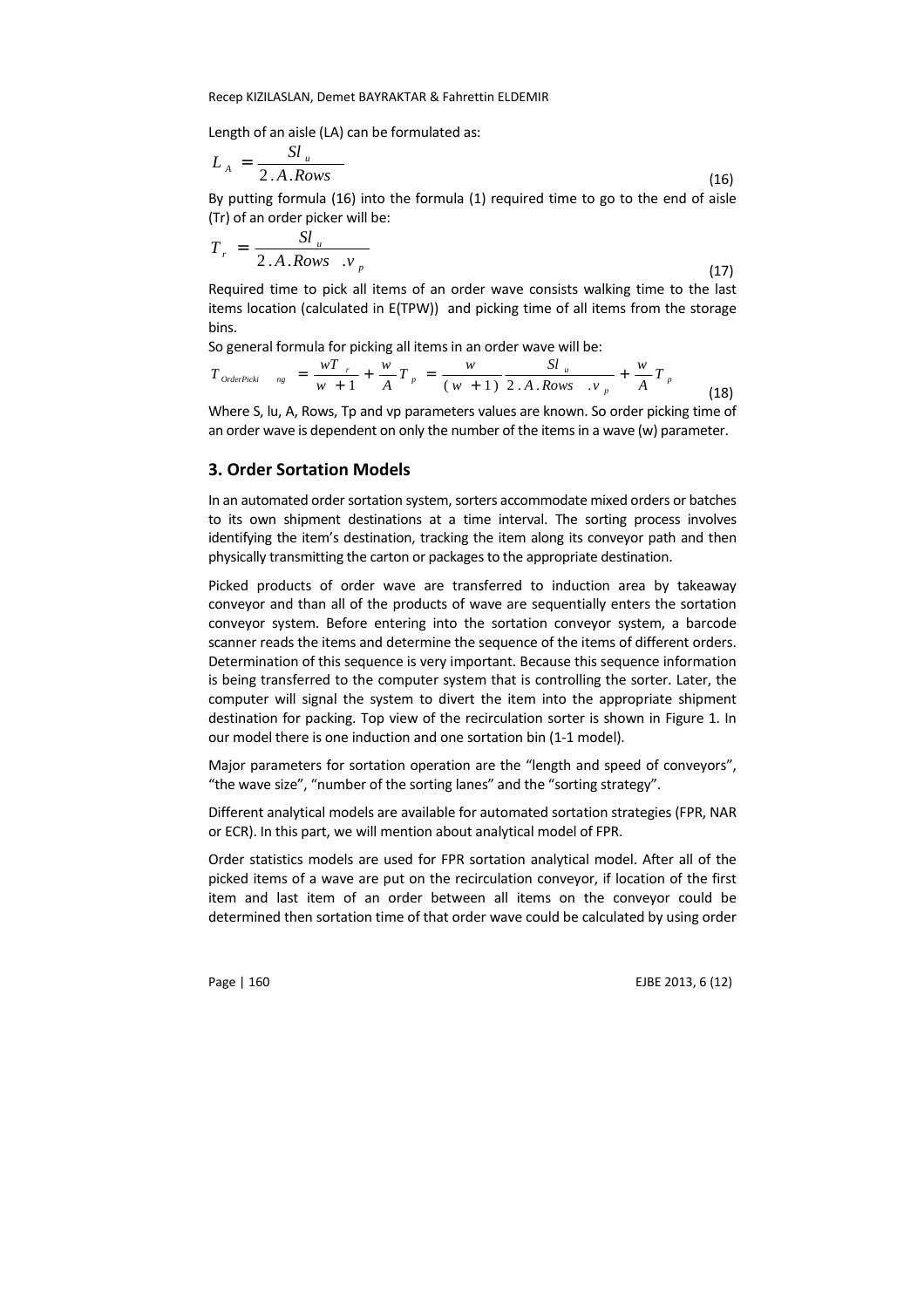statistics method. Used notations in this study have been listed before in Eldemir & Charles (2006). Table 3 shows the information about used notations:

| w                         | Number of items within a wave, (unit)                                 |
|---------------------------|-----------------------------------------------------------------------|
|                           | number of items within an order, (unit)                               |
| m                         | number of orders within a wave, (unit)                                |
|                           | Length of the closed-loop conveyor, $(m)$                             |
| $\mathsf{v}_{\mathsf{c}}$ | Speed of the conveyors, (m/s)                                         |
| t                         | The time for an item to circulate around the main sortation line, (s) |
|                           | litem index within an order                                           |
|                           | order index within a wave                                             |

**Table 3: Notations used in order sortation models** 

#### **3.1 Sortation Time for FPR**

We begin by showing the case of sortation model, Fixed Priority Rule (FPR). FPR model commonly use rules as sort the largest or smallest orders first. In this model the sortation time of an order wave is same regardless of how orders are located on the recirculation conveyor.

Consider a recirculation conveyor shown in Figure 1, where each items sequence information are determined by a scanner that located at the entrance of the accumulation point. The FPR sortation method works as follows. First, the number of accumulation and sortation lanes is considered one and the number of items in an order is assumed fixed (y).

The length of the recirculation conveyor is:

$$
T = \frac{L}{v_c} \tag{19}
$$

Assumed that the location of item [i] (lji) of order [j] is uniformly distributed on the conveyor (lji  $\sim$  Uniform [0,T] ) when order accumulation and sortation system starts sorting order [j]. Therefore, the location of the items that belong to order [j] will be ordered statistics. Relative positions of items on the conveyor will not change throughout the sortation process because of the constant speed of conveyor. Therefore, the time distance between the first and last items of an order (spread) can be viewed as the difference between the first and the last order statistics. Eldemir & Charles (2006)

We call the item in order j that is closest to the scanner as the first item [1] in the order and the farthest from the scanner as the last item [y]. Under FPR, the probability distribution function the order first order statistic for the uniform distribution (distribution of the first item location in order j) will be: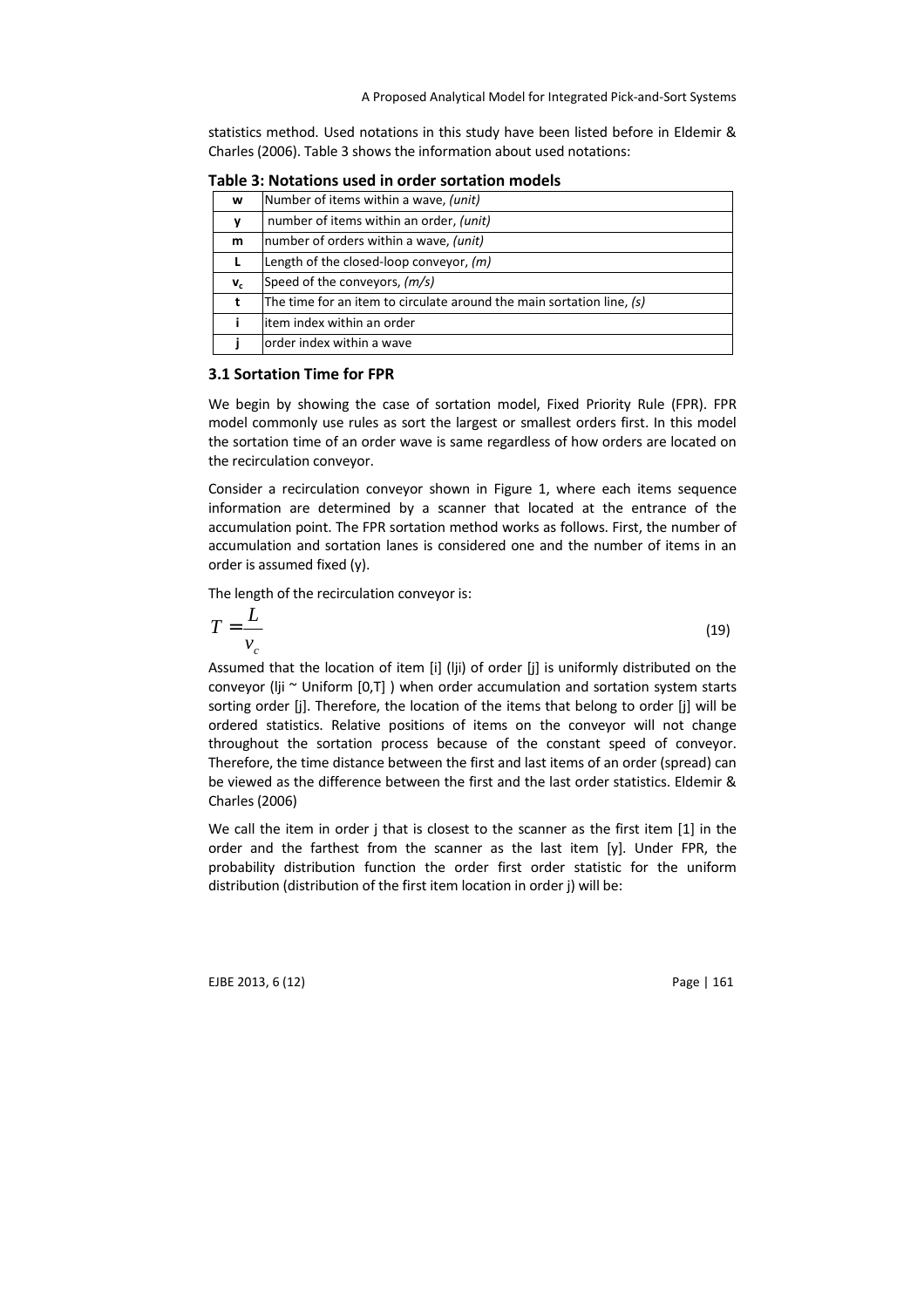$$
f_{I_{[j][i]}}(l \mid FPR) = \begin{cases} \left(\frac{y}{T}\right) \left(1 - \frac{l}{T}\right)^{y-1} & 0 \le l \le T; \\ 0 & otherwise \end{cases}
$$
 (20)

with expected time value,

$$
E\left(l_{j[1]}\mid FPR\right) = \frac{T}{y+1}
$$
\n(21)

where  $\left| E\left( l_{j\left[ 1\right] }\right|$  *FPR*  $\left| \right)$  refers to the location of the first item in order j using the FPR method.

Likewise the probability distribution function for the location of the last item [y] in order j of the last order statistic for the uniform distribution will be:

$$
f_{l_{[j][y]}}(l \mid FPR) = \begin{cases} \left(\frac{y}{T}\right) \left(\frac{l}{T}\right)^{y-1} & 0 \le l \le T; \\ 0 & \text{otherwise} \end{cases}
$$
 (22)

The expected time for location of the last item will be:

$$
E\left(l_{j[y]}\middle| FPR\right) = \left(\frac{y.T}{y+1}\right)
$$
\n(23)

Therefore the expected time difference between the last item and first item can be determined by calculating the difference of their expected means as below:

$$
E\left(\text{difference}\right) = \left(\frac{y \cdot T}{y+1}\right) - \left(\frac{T}{y+1}\right),
$$
\n
$$
= \frac{T\left(y-1\right)}{y+1}
$$
\n(24)

Under FPR, the orders are ranked at the beginning of the sortation process. Since the location of the items in each order are independent from the other items of the other orders, the expected spread is the same for all orders. Therefore, the index of [j] is dropped from the expression (3.6). The other [j] indices can be dropped as well. The expected gap between order [j-1] and [j] is the expected difference between the position of the first box in order [j] and the last box in order [j-1] Eldemir, et al. (2004).

$$
E\left(\text{gap } [j] | \text{ FPR }\right) = E\left(l_{[j][1]} - l_{[j-1][y]}\right) = \left(\frac{T}{y+1}\right)
$$
\n(25)

The time to sort the entire wave of orders under FPR (TFPR) will be the summation of all the gaps and spreads between orders. It is given as:

$$
T \text{ (wavetime} \qquad | \text{ } FPR \qquad \text{)} = \sum_{\substack{l,j=1 \\ y+1}}^m \left[ \left[ \frac{T \cdot y}{y+1} \right] + \left[ \frac{T}{y+1} \right] \right]
$$
\n
$$
= \frac{m \cdot T \cdot y}{y+1} \tag{26}
$$

Page | 162 EJBE 2013, 6 (12)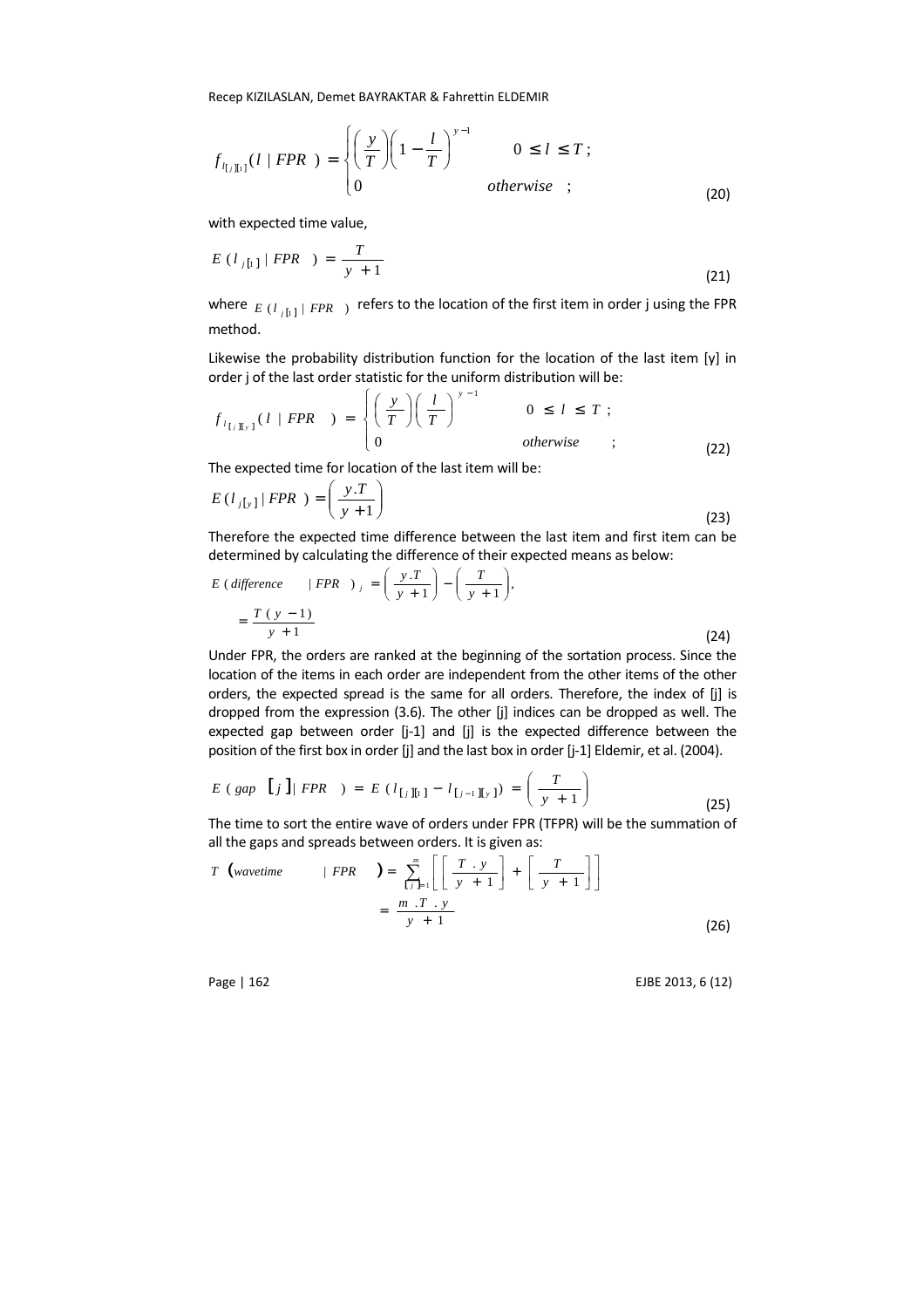Number of the items in an order wave is equal to number of orders times number of items in each order. Namely;

w=m.y (3.9)

If we show the formulas of length of the conveyor is L and circulation time of conveyor is T as below:

$$
T\ (wave time \quad | \ FPR \ ) = \frac{m \cdot T \cdot y}{y+1} = \frac{w^2 l_u}{(y+1) v_c} \tag{27}
$$

Thus, sortation time of order wave can be defined also as below:

$$
L = w.l_u
$$
  
\n
$$
T = \frac{L}{v_c} = \frac{w.l_u}{v_c}
$$
\n(28)

Where lu, y and vc parameters values are known. So sortation time of an order wave is only dependent on only the number of the items in a wave (w) parameter. Formula shows that:

When number of the items in an order wave increase, sortation time is increasing too.

## **4. Integrated Order Picking & Sortation Systems**

Determination of the throughput per unit of time give a chance for performance comparisons between warehouse operations and allows us to find more realistic results. Number of the items picked or sorted per unit time can be formulated as below:

For order picking operation:

Number of the items picked per unit of time = (Number of the order wave picked per unit of time)\*(Number of the items in an order wave)

If we denote "Number of the items picked per unit of time" as τOrderPicking;

$$
\tau_{OrderPicki\ ng} = \frac{1}{T_{OrderPicki\ ng}} \quad w = \frac{A}{\frac{1}{(w+1)} \frac{S l_u}{2.Rows \quad v_p} + T_p}
$$
(29)

Result of the τOrderPicking shows that when number of the items in an order wave increase number of the items picked per unit time is increasing too.

For order sortation operation:

Number of the items sorted per unit of time = (Number of the order wave sorted per unit of time)\*(Number of the items in an order wave)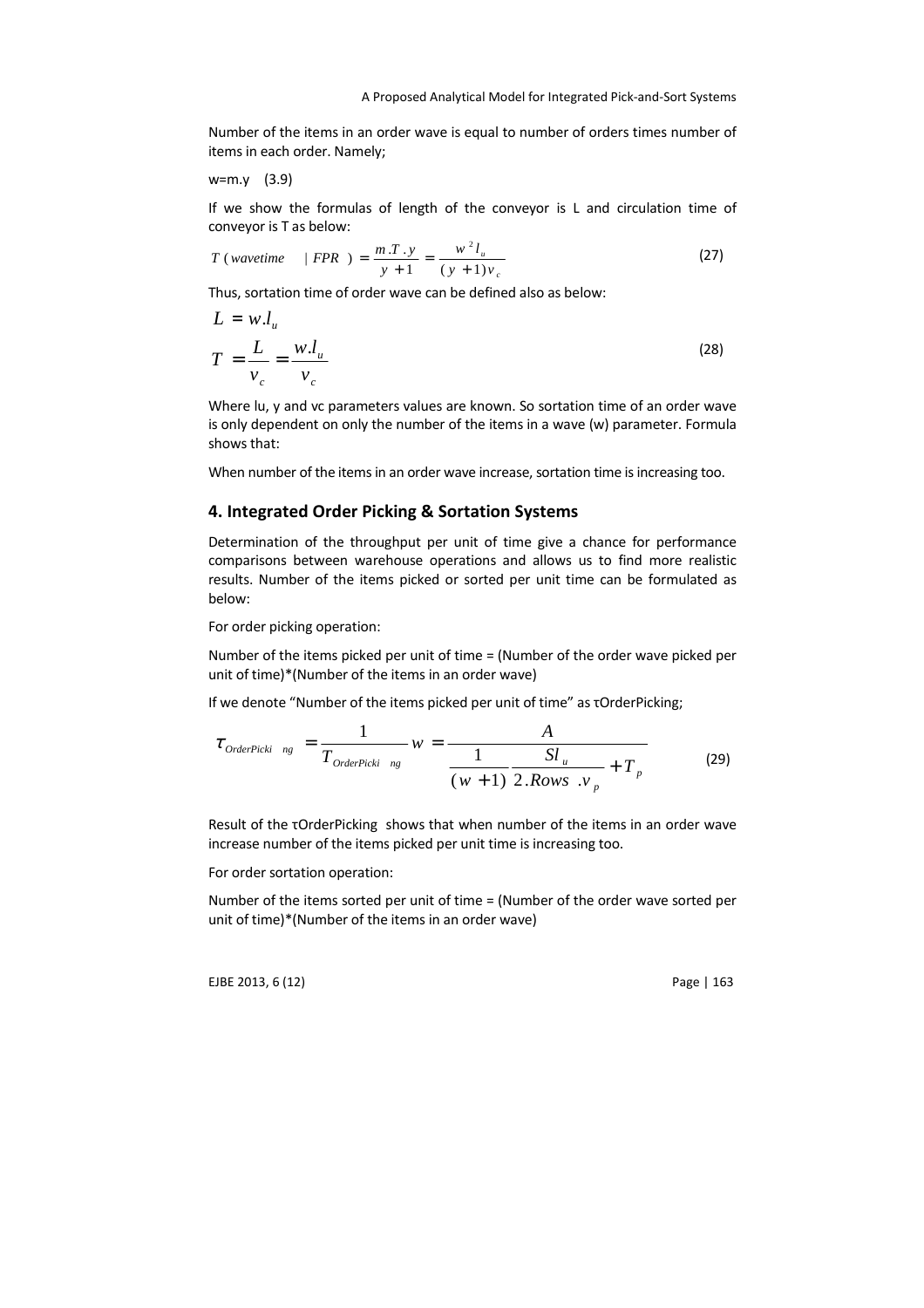If we denote "Number of the items sorted per unit of time" as τOrderSortation ;

$$
\tau_{\text{OrderSorta}} \quad \text{tion} \quad = \; \frac{1}{T_{\text{OrderSorta}} \quad \text{non}} \; w \; = \; \frac{(\; y \; + \; 1 \; ) \; v \;}{w l \; u} \tag{30}
$$

Result of the τOrderSortation shows that when number of the items in an order wave increase number of the items sorted per unit time is decreasing.

As mentioned in Section 1 order picking and order sortation operations are directly effects the performance of each other. If performance of the order sortation and packaging operation could not be increased by the same ratio, only a bottleneck will be seen between these operations. There will be no meaning of this local improvement for whole system.

Correspondingly, only increasing the performance of order sortation operation does not directly increase the throughput per unit of time. Throughput of the system is equal to throughput performance of the operation which one is bottleneck operation, in the other words operation that has a lower performance.

Therefore determination of the performance for both operations is very important. Proposed analytical model formulations [Formula (29) and fomula (30)] allow for comparing performance of both operations over wave size values.

Only unknown parameter for both Formula (29) and Formula (30) is "w". While performance of order picking operation is a positive function of "w", order sortation performance is a negative function of "w". So determination of optimum point for performance of order picking and sortation operation is only depending on determination of optimum "w" value. Below formula (31) allow us for determining the optimum performance for both operations over "w" value.

$$
\max \left\{\min \left\{\tau_{\text{orderSorta}} - \min_{mg} = \frac{(y+1)v_c}{wl_u} \right\}\n\right\}
$$
\n
$$
\tau_{\text{orderPicki}} = \frac{A}{\frac{1}{(w+1)} \frac{Sl_u}{2.Rows \cdot v_p} + T_p}\n\right\}
$$
\n(31)

This is the first proposed analytical model that shows the relationship between order picking and sortation operation and analyze the trade-off between picking and sorting efficiency.

## **5. Case Study & Empirical Results**

We now present an illustrative example to indicate how the proposed analytical model can be used to determine optimum order wave size "w" that makes the performance of both order picking and sortation operation optimum. In particular,

Page | 164 EJBE 2013, 6 (12)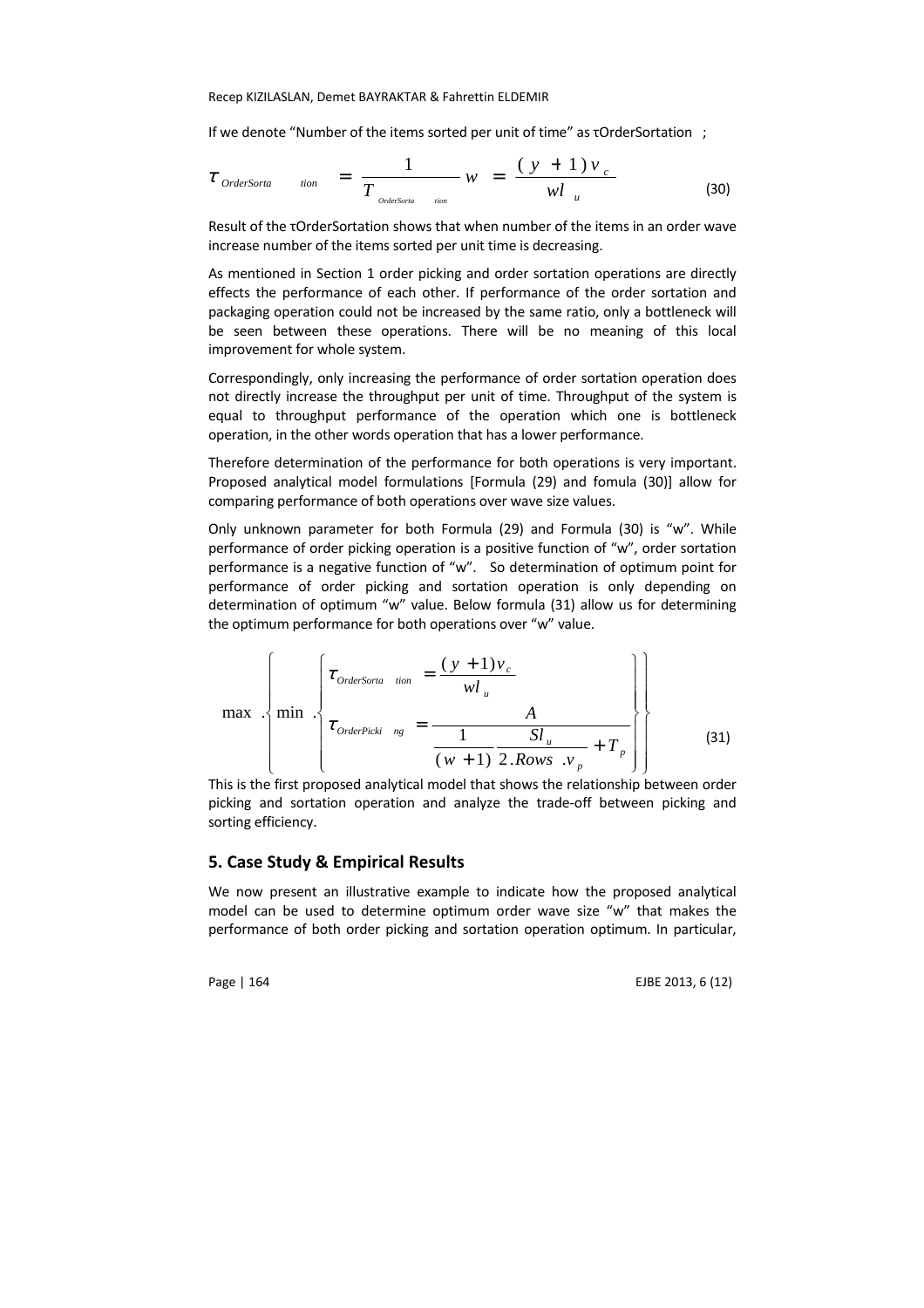the trade-off between the throughput performance of order picking and order sortation is considered as a function of the wave size. The data related to examine illustrative example are reported in Table 4.

| <b>Notation</b>                  | <b>Definition</b>                                                                           | Value |
|----------------------------------|---------------------------------------------------------------------------------------------|-------|
| w                                | Number of items within a wave, (unit)                                                       |       |
| A                                | Number of the aisle in warehouse, (unit)                                                    | 10    |
| $\tau_{\scriptscriptstyle \rho}$ | Picking time of an item from storage bin, (s) (Walking time for<br>picking is not included) | 20    |
| $\boldsymbol{V}_D$               | Speed of order picker, (m/s)                                                                | 0,5   |
| $V_c$                            | Speed of the conveyors, (m/s)                                                               | 1     |
| v                                | number of items within an order, (unit)                                                     | 10    |
| Rows                             | Number of racks on top of eachother, (unit)                                                 | 4     |
| S                                | Number of total storage bin in warehouse, (unit)                                            | 20000 |
|                                  | Width of a storage bin, (m)                                                                 | 0,5   |

**Table 4: Main Data for the determination of the optimum waves size** 

As mentioned in Section 4, there is a trade-off between order picking and sortation operations. By using the analytical formulas (Formula (29) and Formula (30)) with the given data shown in Table 4, graphical result of this trade-off can be seen clearly.

As seen in Figure 2 when order wave size increasing, hourly throughput rate of order picking operation is increasing too but hourly throughput rate of order sortation is decreasing. It is important to determine the optimum wave size that makes the both operations' throughput rate equal. For this example, graphical view of hourly throughput rate of the system is shown in Figure 2. Optimum wave size for given parameters is 40 units. While wave size value is set to 40, hourly throughput rate of the system is being 445 units. 445 units is the maximum throughput rate of the whole system. For any other wave size value system performance will decrease.



**Figure 2: Hourly throughput rate of order picking and order sortation operation**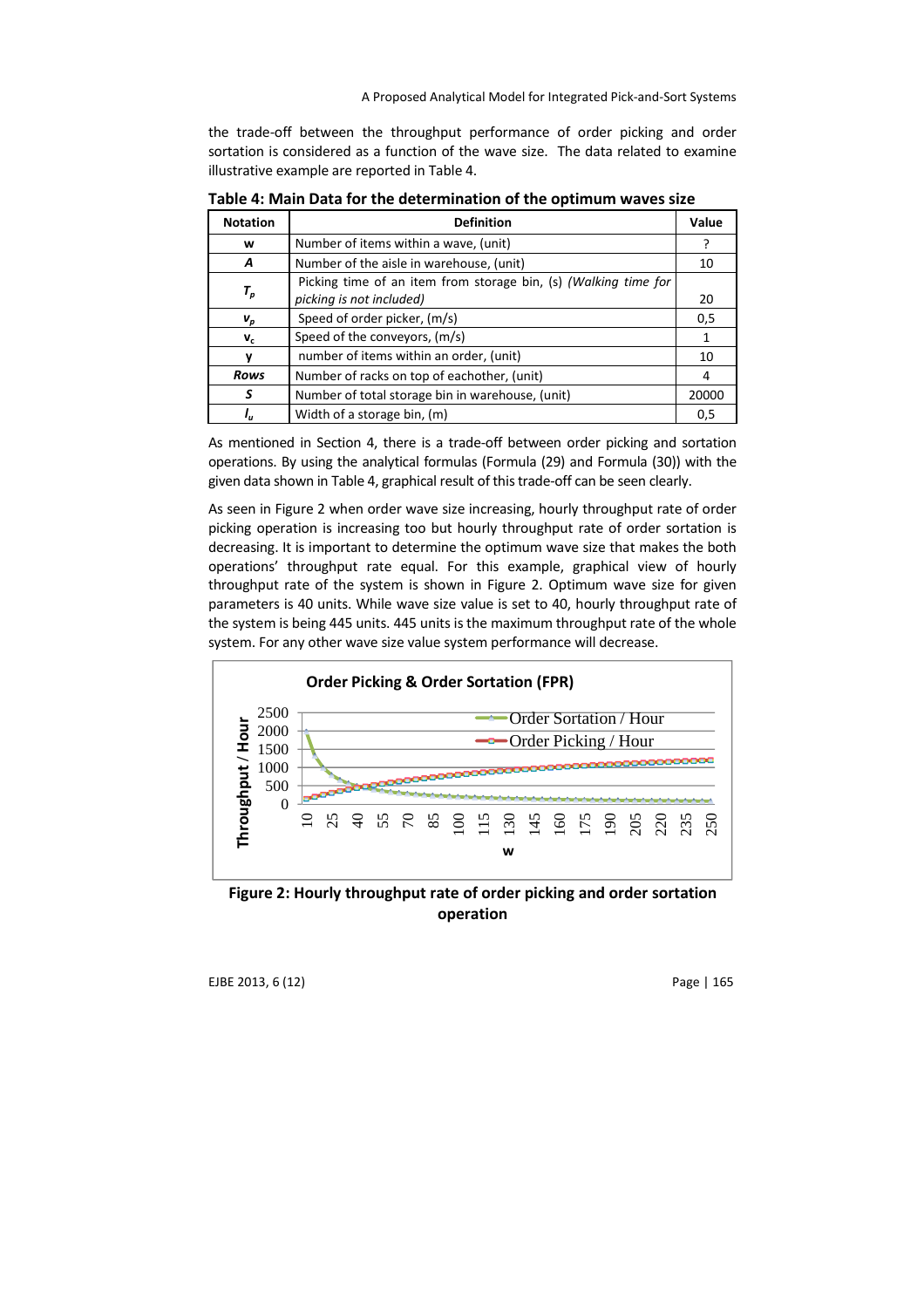Two different graphs, shown below in Figure 3 and Figure 4, show the hourly throughput rate of the system for different parameter values.



Figure 3: Changes in hourly throughput rate of the system for different **wave size.**



**Figure 4: Hourly throughput rate of the system for roughput (A=10) & (y=2;5;10;15;20)**

In Figure 4 number of the aisle in warehouse is fixed and throughput rate of the system for different "y" values (number of the items in an order) are analyzed. As shown in Figure 4, while number of the items in an order increases optimum "w" value and throughput rate of the system is increasing too. Optimum numerical for Figure 4 are shown in Table 5.

Page | 166

EJBE 2013, 6 (12)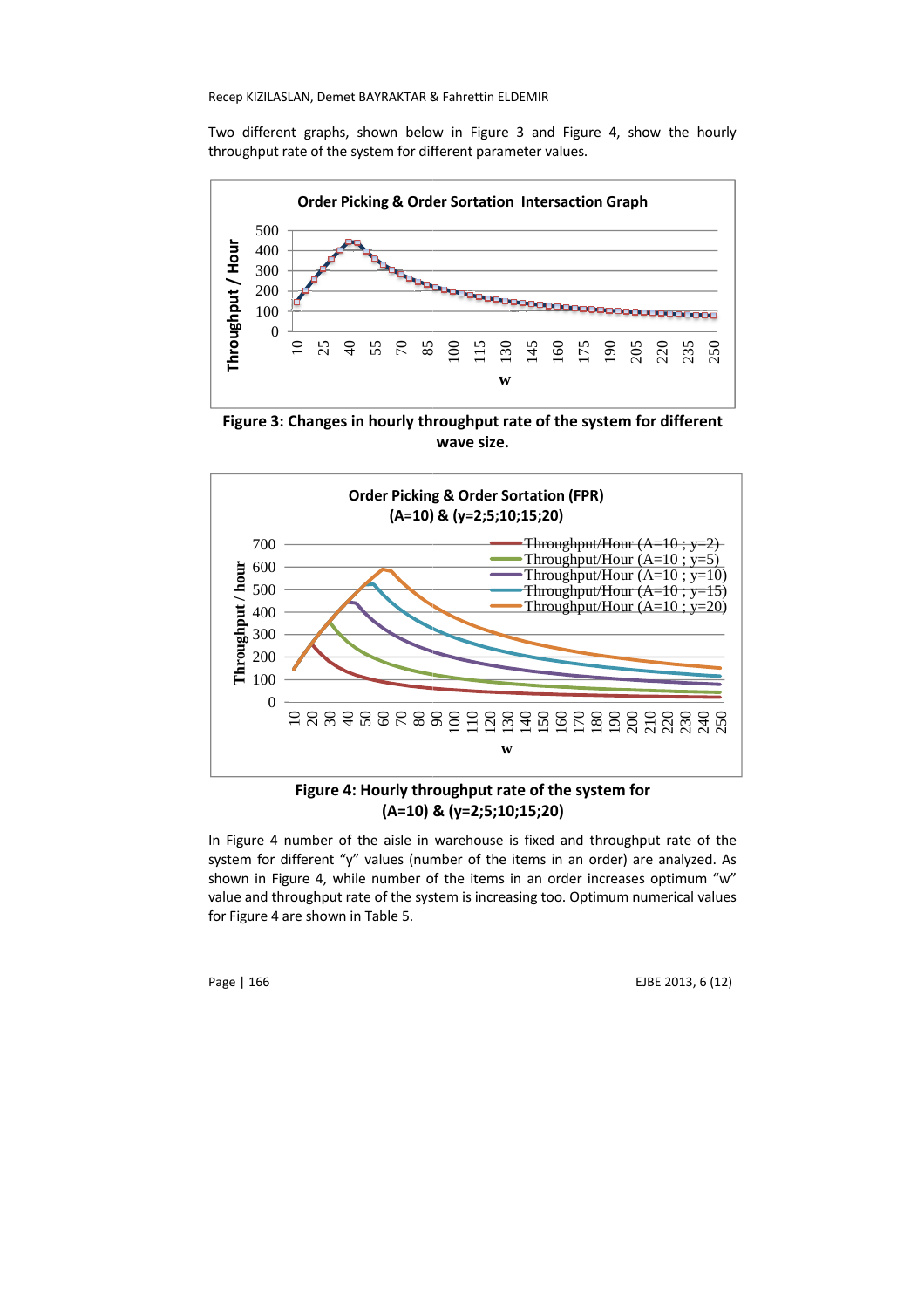|                | Optimum "w" | Throughput Rate / Hour |
|----------------|-------------|------------------------|
| $(A=10; y=2)$  | 20          | 259                    |
| $(A=10; y=5)$  | ٩N          | 358                    |
| $(A=10; y=10)$ |             | 445                    |
| $(A=10; y=15)$ |             | 524                    |
| $(A=10; y=20)$ | 60          | 590                    |







In Figure 5 number of the items in an order is fixed and throughput rate of the system for different "A" values (number of the aisle in warehouse) are analyzed. As shown in Figure 5, while number of the aisle in warehouse increase optimum "w" value is decreasing but throughput rate of the system is increasing. Optimum numerical values for Figure 5 are shown in Table 6.

**Table 6: Optimum "w" and hourly throughput rate of the system for (y=10) & (A=5;10;20)**

|                | Optimum "w" | Throughput Rate / Hour |
|----------------|-------------|------------------------|
| $(y=10; A=5)$  | 65          | 305                    |
| $(y=10; A=10)$ | 40          | 445                    |
| $(y=10; A=20)$ | 30          | 660                    |

## **6. Discussions and Conclusion**

The present study has focused on the integrated pick-and-sort systems. We developed two different analytical models for order picking and order sortation operations that reveal the relationship between these operations. The proposed models consider not only operational parameters but also design parameters. Determining the impact of both operation and design parameters is very important for these types of expressions. Because in warehouse applications design parameters affect the operational parameters and operational parameters also affects the design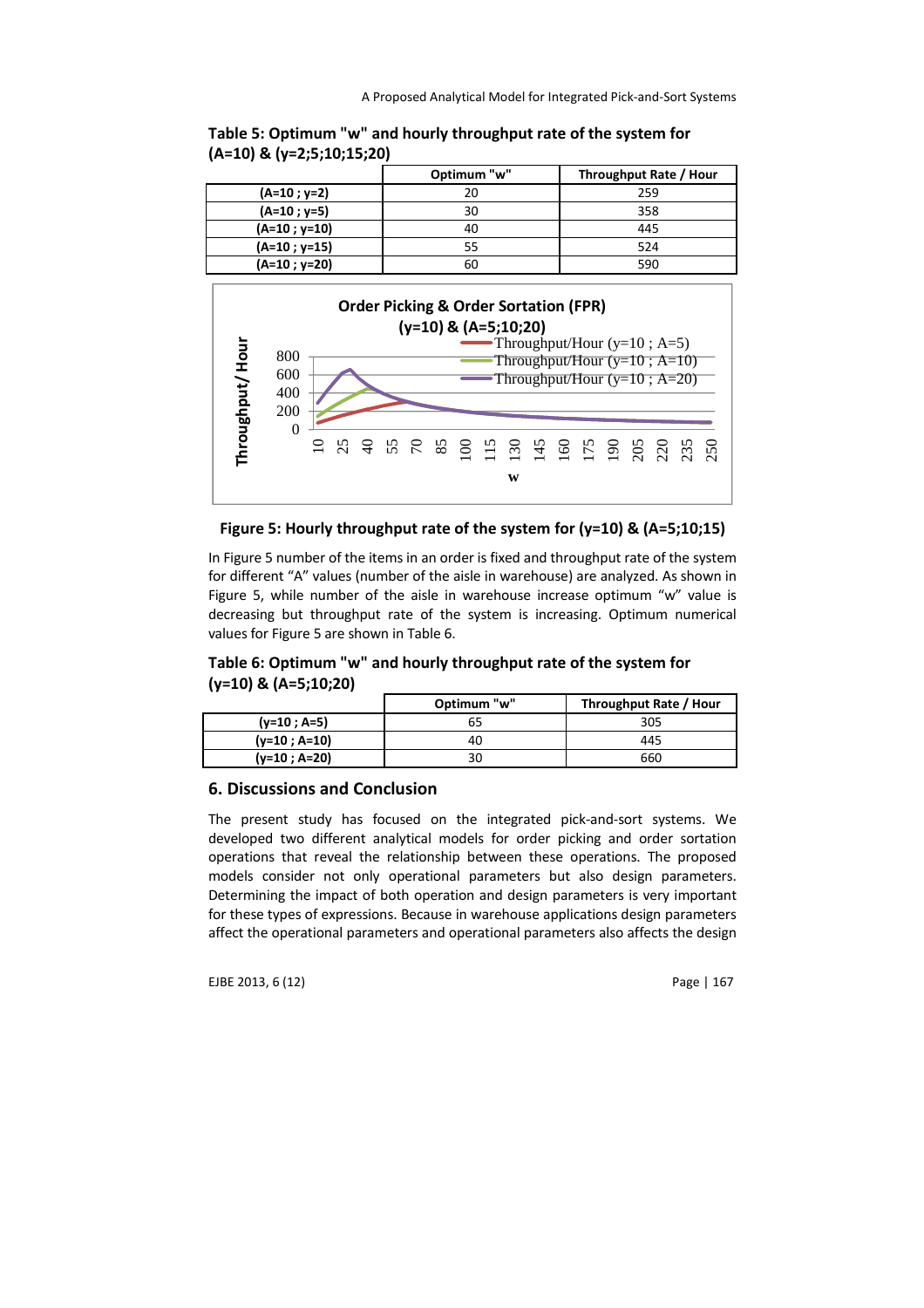parameters. So proposed solution method should give answer for the restrictions of both design and operation factors.

This paper propose an analytical solution for the problem that has been mentioned by many papers in literature (related papers are mentioned in Section 1). A model to determine the throughput rate in a unit time for both order picking and order sortation operations has been proposed. Both operations' efficiency has been determined as a function of order wave size. Resultant analytical model give us a chance to solve the trade-off between both order picking and sortation operations by considering the restriction of design and operation factors. So proposed model in this study gives effective and reliable results and can be applied any different warehouses.

The trade-off analysis between order picking and sortation operations refers to a specific sorting system and order picking area layout. That is why it is difficult to show the performance difference of proposed model and real life results. We showed the results via illustrative example. Results of this study can be listed as below:

• Analytical model results showed that when order wave size increase the throughput rate of order picking is increasing but throughput rate of order sortation is decreasing. Figure 2 clearly shows this result.

• Proposed analytical expression gives a chance to calculate the optimum wave size for these two operations. Thus, managers who wish to improve the performance their system can easily determine the bottleneck operation in their system addressing the order picking or order sortation operation.

• Operation and design parameters can be determined by the manager. By using the proposed model, manager can easily observe the changes in total throughput of the system by changing different design and operation parameters. For example when number of aisle in a warehouse increase (number of the items in each order is fixed) throughput rate of the system is increasing but optimum "w" value is decreasing (see Figure 5) or when number of the items in each order increase (aile number is fixed) throughput rate of the system and optimum "w" value is increasing (see Figure 4).

Future research is needed in the area of order picking and sortation systems. They can be listed as below:

• In this paper we have not considered analytical models for One-Many Model and Many-Many Model for sortation operation.

• Other operational and design parameters need to be conducted to see their effects.

• Analytical models for different order picking or storing methods need to be developed.

The proposed observations and results of this study can be used to provide the necessary inside for the development of such models.

Page | 168 EJBE 2013, 6 (12)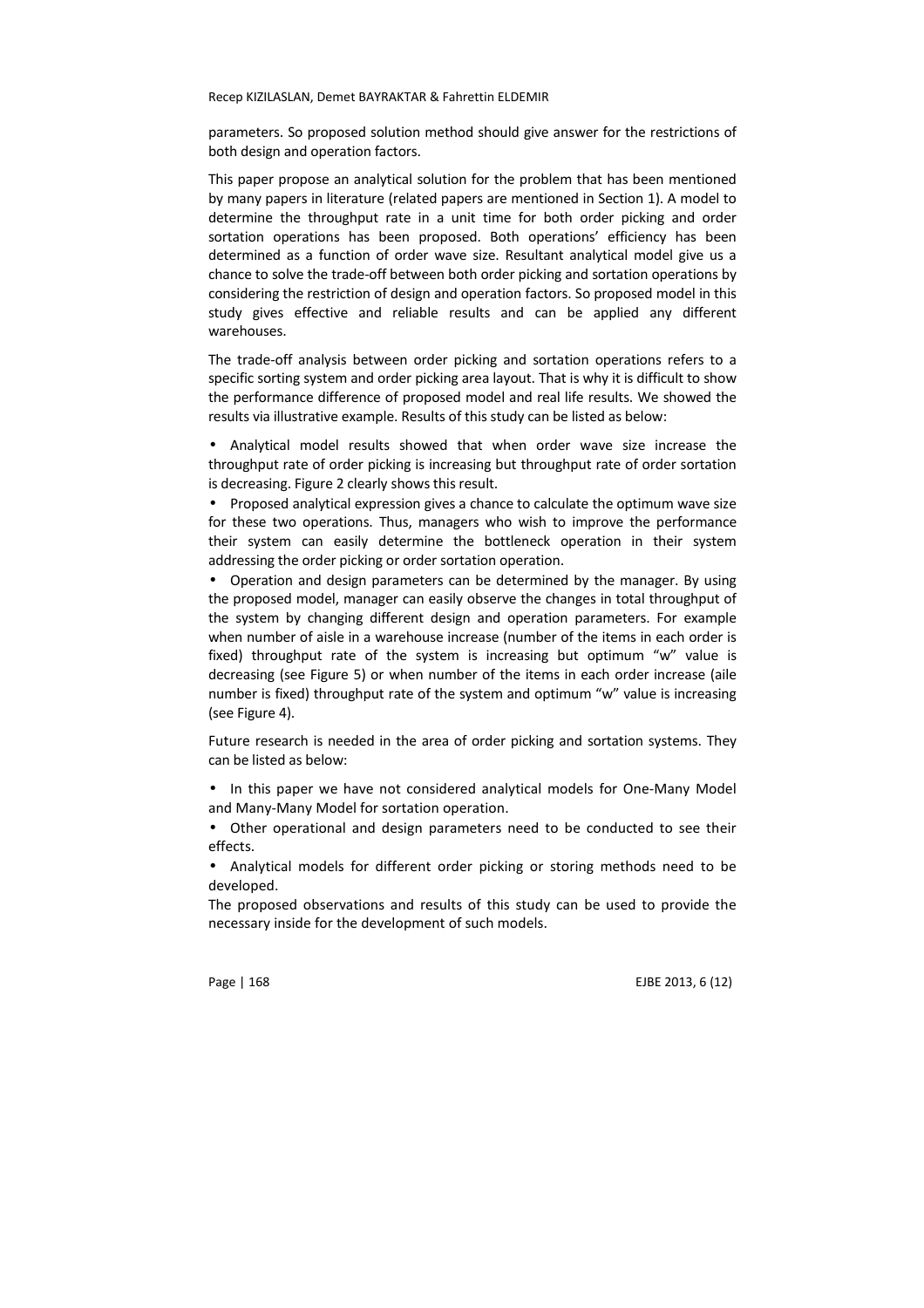#### **References**

Anon., 2013. [Online] Available at: http://en.wikipedia.org/wiki/Order\_statistic [Accessed 20 9 2013].

Baker, P. & Marco , C., (2009) "Warehouse Design: A Structured Approach." European Journal of Operational Research 193 (2): 425-436.

Bozer, Y. A., Quiroz, M. A. & Sharp, G. P. (1985) "An Emprical Evaluation of a General Purpose Automated Order Accumulation Sortation Systems Used in Batch Picking." Material Flow, Volume 2: 111-131.

Bozer, Y. A., Quiroz, M. A. & Sharp, G. P. (1988) "An Evaluation of Alternative Control Strategies and Design Issues for Automated Order Accumulation and Sortation Systems." Material Flow, Volume 4: 265-282.

Bozer, Y. A. & Hsieh, Y. J. (2004) "Expected Waiting Times at Loading Stations in Discrete-Space Closed-Loop Conveyors." European Journal of Operational Research Volume 155(2): 516-532.

De Koster, R., Le-Duc, T. & Roodbergen, K. (2007) "Design and Control of Warehouse Order Picking: A Literature Review." European Journal of Operational Research 182(2): 481–501.

Eldemir, F. (2003) "Analytical Concepting for Integrated Material Handling Systems", "Doctoral thesis". Troy, NY: Rensselaer Polytechnic Institute.

Eldemir , F., Graves, R. J. & Malmborg, C. J. (2004) "New Cycle Time and Space Estimation Models for Automated Storage and Retrieval System Conceptualization." International Journal of Production Research 42(22): 4767-4783.

Eldemir, F. & Charles, J. M., 2006. "Earliest Completion Rule: An Alternative Order Sortation Strategy." Progress in Material Handling Research, Volume 1: 147-155.

Fedtke, S., Boysen, N. (2012) "Layout Planning of Sortation Conveyors in Parcel Distribution Centers." Working Papers in Supply Chain Management 09-2012

Gino , M., Marco, M. & Sara, P. (2010) "A Model for Design and Performance Estimation of Pick-And-Sort Order Picking Systems." Journal of Manufacturing Technology Management 22(2): 261-282.

Gu, J., Goetschalckx, M. & McGinnis, L. F. (2010) "Research on Warehouse Design and Performance Evaluation: A Comprehensive Review." European Journal of Operational Research 203(3): 539-549.

Gu, J., Goetschalctx, M. & McGinnis, L. (2007) "Research on Warehouse Operation: A Comprehensive Review." European Journal of Operation Research, Volume 177(1): 1-21.

Johnson, M. E. (1998) "The Impact of Sorting Strategies on Automated Sortation System Performance." IIE Transactions, Volume 30(1): 67-77.

Johnson, M. E. & Lofgren, T. (1994) "Model Decomposition Speeds Distribution Center Design" Volume 24(5): 95-106.

Johnson, M. E. & Russell, M. (2002)" Performance Analysis of Split-Case Sorting Systems." Manufacturing & Service Operations Management 4(4): 258-274.

Karakaya, E. (2011) "Design and Analysis of Order Accumulation and Sortation Systems (OASS)". İstanbul: Fatih University.

Koster, R. B. d., Tho, L. –D. & Nima, Z. (2010) "Determining the Number Of Zones in a Pick-And-Sort Order Picking System. " International Journal of Production Research 1: 1-15.

Meller, R. D. (1997) "Optimal Order-To-Lane Assignments in an Order Accumulation/Sortation System." IIE Transactions, Volume 29: 293-301.